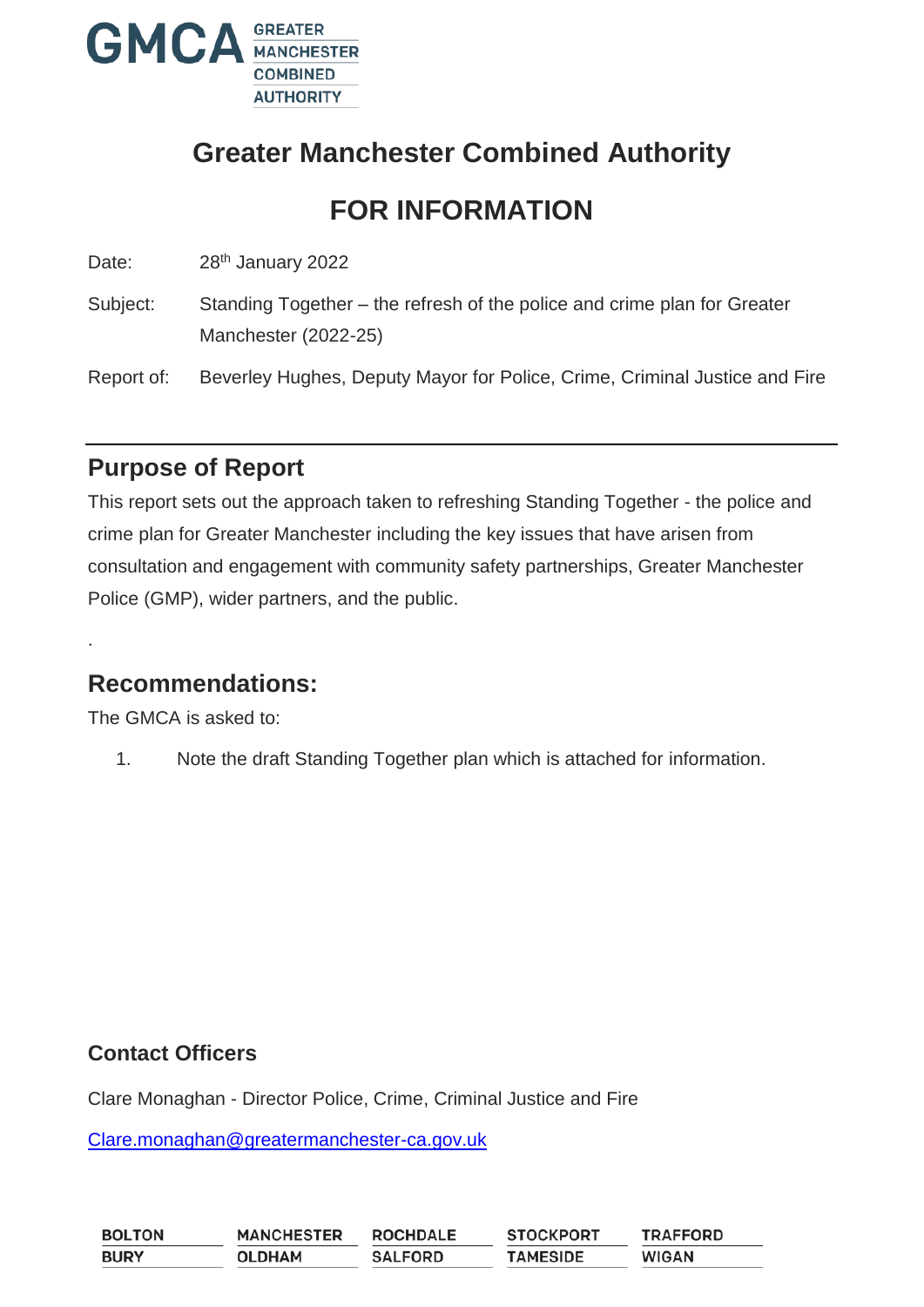## **Equalities Impact, Carbon and Sustainability Assessment:**

Results summary at APPENDIX 1

## **Risk Management**

There is a legal requirement to publish a police and crime plan within the financial year of the election of the Mayor (by 31 March 2022). Failure to complete this may risk reputational damage to the Mayor and GMCA.

## **Legal Considerations**

Section 5(1) of the Police Reform and Social Responsibility Act 2011, as modified by the Greater Manchester Combined Authority (Transfer of Police and Crime Commissioner Functions to the Mayor) Order 2017, says:-

1) The police and crime commissioner for a police area must issue a police and crime plan within the financial year in which each election for the return of a Mayor is held.

(13) In this section—

"financial year" means the financial year of the combined authority;

### **Financial Consequences – Revenue**

The Mayor will propose the PCC precept to the Police, Fire and Crime Panel on the 31<sup>st</sup> January 2022. The precept will contribute to the overall policing resources for Greater Manchester Police.

This process will also confirm delegated revenue funds to district community safety partnerships.

## **Financial Consequences – Capital**

The plan does not have any additional capital implications other than those included in the report to Panel as above.

### **Number of attachments to the report:**

The draft plan Standing Together 2022-25.

## **Comments/recommendations from Overview & Scrutiny Committee:**

The Police and Crime Panel undertake the scrutiny role.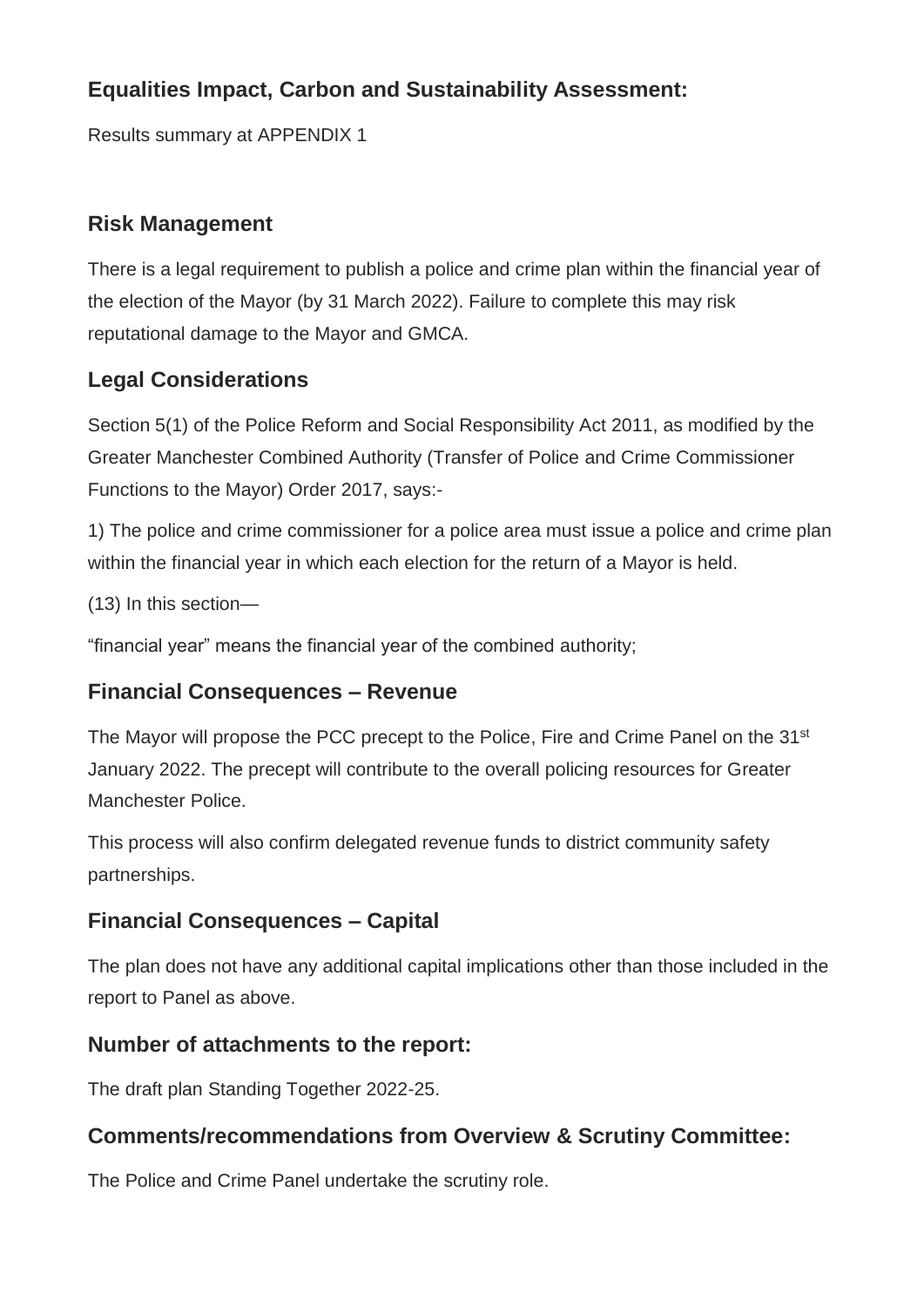# **Background Papers**

Summary of consultation responses available on request

# **Tracking/ Process**

Does this report relate to a major strategic decision, as set out in the GMCA Constitution

Yes

# **Exemption from call in**

The police and crime plan is not subject to the call-in process of the GMCA overview and scrutiny committees and has been presented to the GM Police and Crime Panel on the 14 January 2022.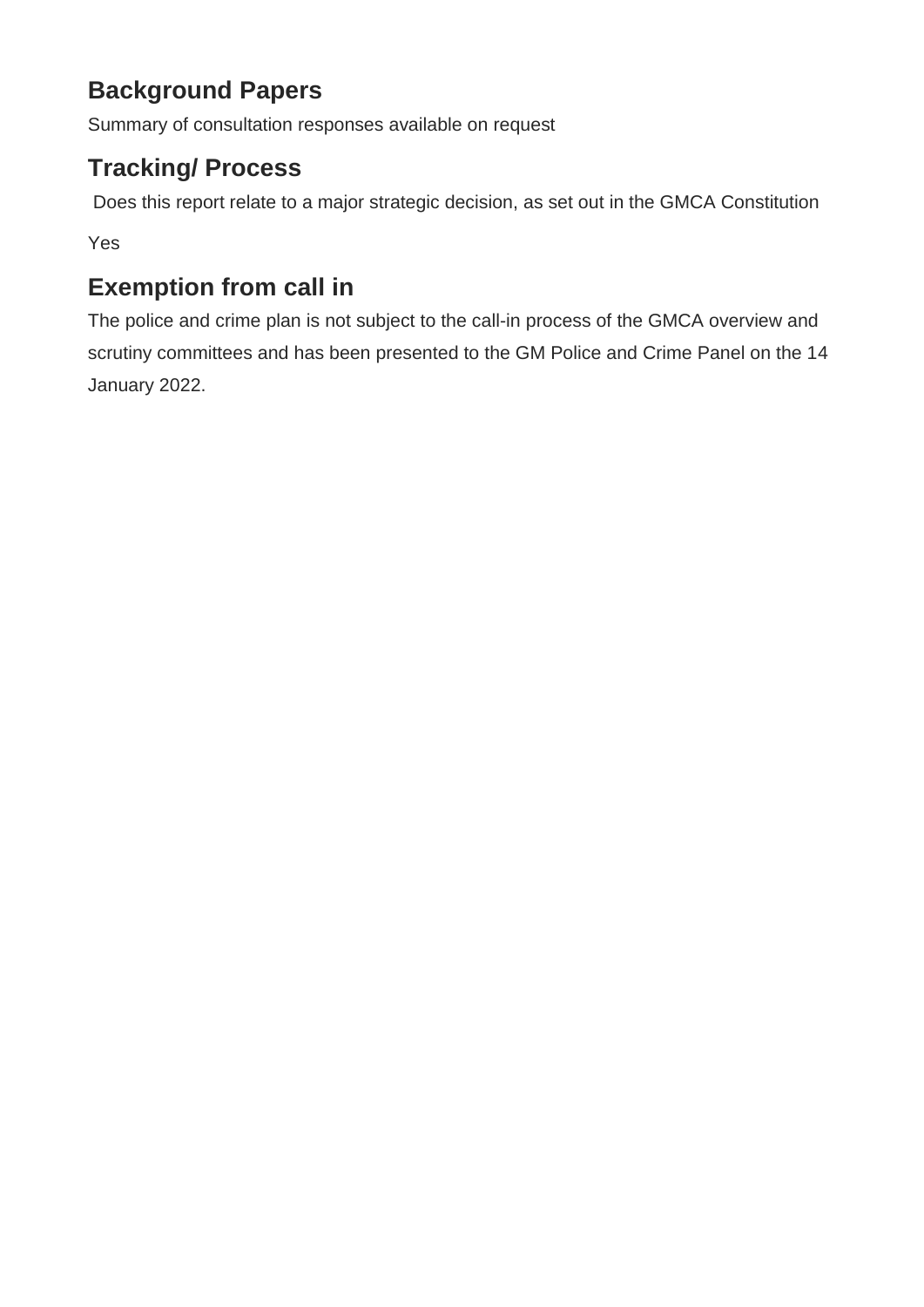## **1. Introduction**

- 1.1.The current police and crime plan 'Standing Together' was launched in March 2018 and was due to be refreshed in 2020.
- 1.2.Due to the postponement of Mayoral elections in May 2020, the police and crime plan was extended for a 12-month period.
- 1.3.A new police and crime plan must be issued following the election of the Mayor.
- 1.4.Following a period of extensive partner and public consultation the refreshed plan is due to be launched in January 2022.
- 1.5.This report sets out the approach that we have taken to the refresh of the Mayor's police and crime plan which will run until 2025 along with a copy of the draft plan and the proposed next steps. The refresh of the plan has been led jointly by GMCA Police, Crime and Fire Team and GMP.

## **2. Background**

- 2.1.The Police Reform and Social Responsibility Act 2011 sets out the detail which must be included in a police and crime plan as:
	- 2.1.1. The Mayor's police and crime objectives for the area.
	- 2.1.2. The financial and other resources which the Mayor is to provide to the chief officer of police.
	- 2.1.3. The means by which the chief officer of police will report to the Mayor on the chief officer's provision of policing.
	- 2.1.4. The means by which the chief officer of police's performance in providing policing will be measured.
	- 2.1.5. The crime and disorder reduction grants which the Mayor is to make, and the conditions (if any) of those grants.
- 2.2.In producing the police and crime plan the Mayor must:

2.2.1. Consult with the Chief Constable.

2.2.2. Send a draft to the Police, Fire and Crime Panel, who must make a report or recommendations on the draft plan.

2.2.3. Have regard to and publish a response to any report or recommendations of the Police, Fire and Crime Panel.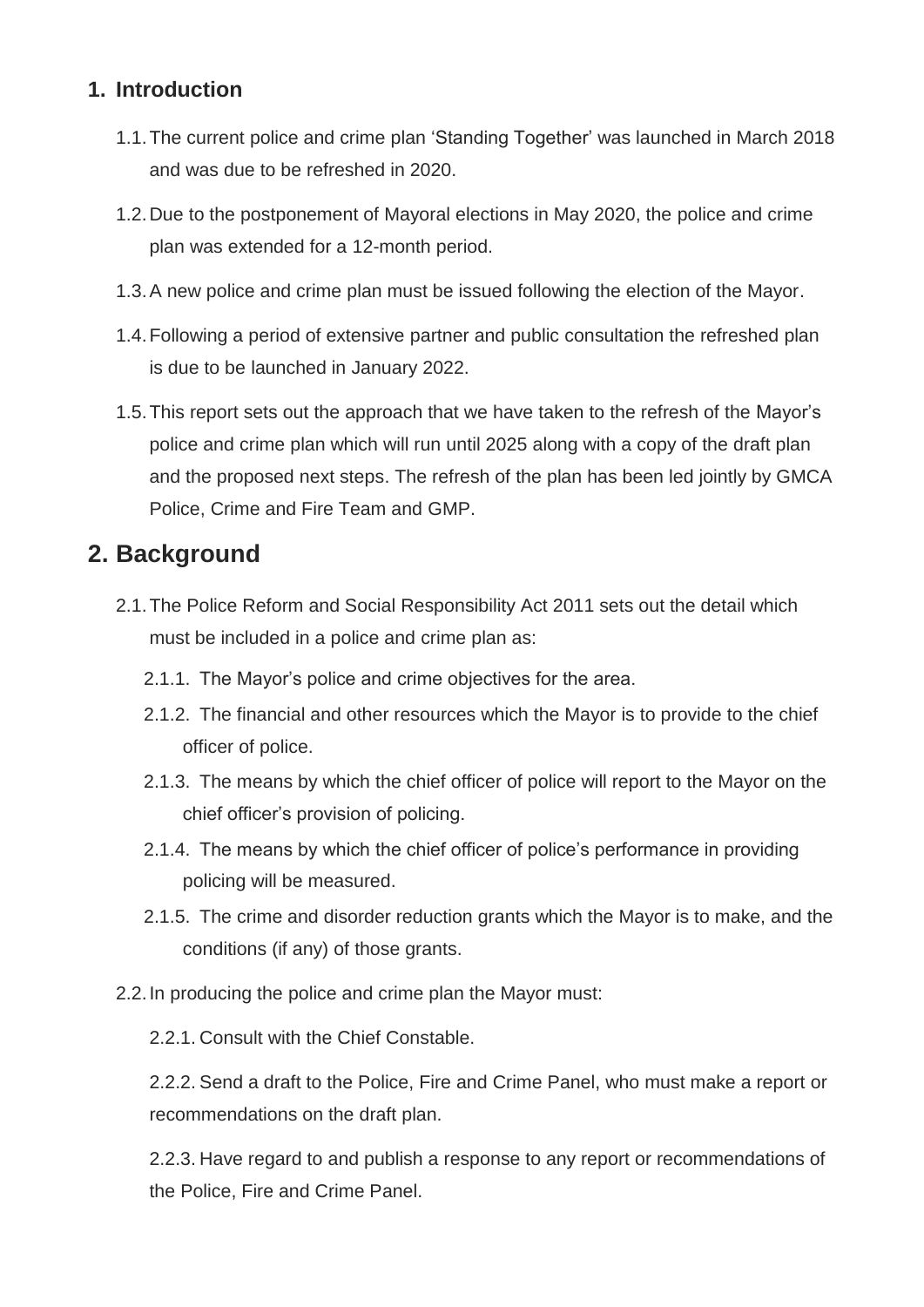2.2.4. Issue the plan within the financial year in which the Mayor is elected.

### **3. Refreshing the Police and Crime Plan**

- 3.1.The police and crime plan outlines the Mayor's vision for how policing and other services which contribute to community safety will be delivered across Greater Manchester.
- 3.2.The Mayor outlined his high level priorities for Better Communities in his 2021 manifesto, Our Place, Our Time. In his manifesto, he said that "working together, we will create greener, more liveable communities and build toward a better quality of life for all of us to enjoy; we will make sure our Police and public services keep people safe, healthy and supported through the changes to come". The manifesto also set out the Mayor's high level objectives for policing and community safety, a summary of which is set out below:
	- 3.2.1. Supporting the Chief Constable in building a victim-centred culture.
	- 3.2.2. We will protect our communities with a more accountable Police force that puts victims first.
	- 3.2.3. To recruit 325 more police officers this year, bringing increase of 1,000 since 2017more police officers.
	- 3.2.4. Supporting the foster a culture of openness, better support for victims, stronger neighbourhood policing and greater accountability to communities.
	- 3.2.5. Consulting on our Gender Based Violence Strategy and prioritising the tackling of current and historic child sexual exploitation.
	- 3.2.6. Working with partners to put victims first when we tackle anti-social behaviour and its causes.
	- 3.2.7. Working with councils and residents to develop Community Speed Watch groups.
	- 3.2.8. Strengthening the process by which elected members Councillors and MPs – can hold GMP to account by holding two public accountability sessions every year, open to all elected representatives in Greater Manchester.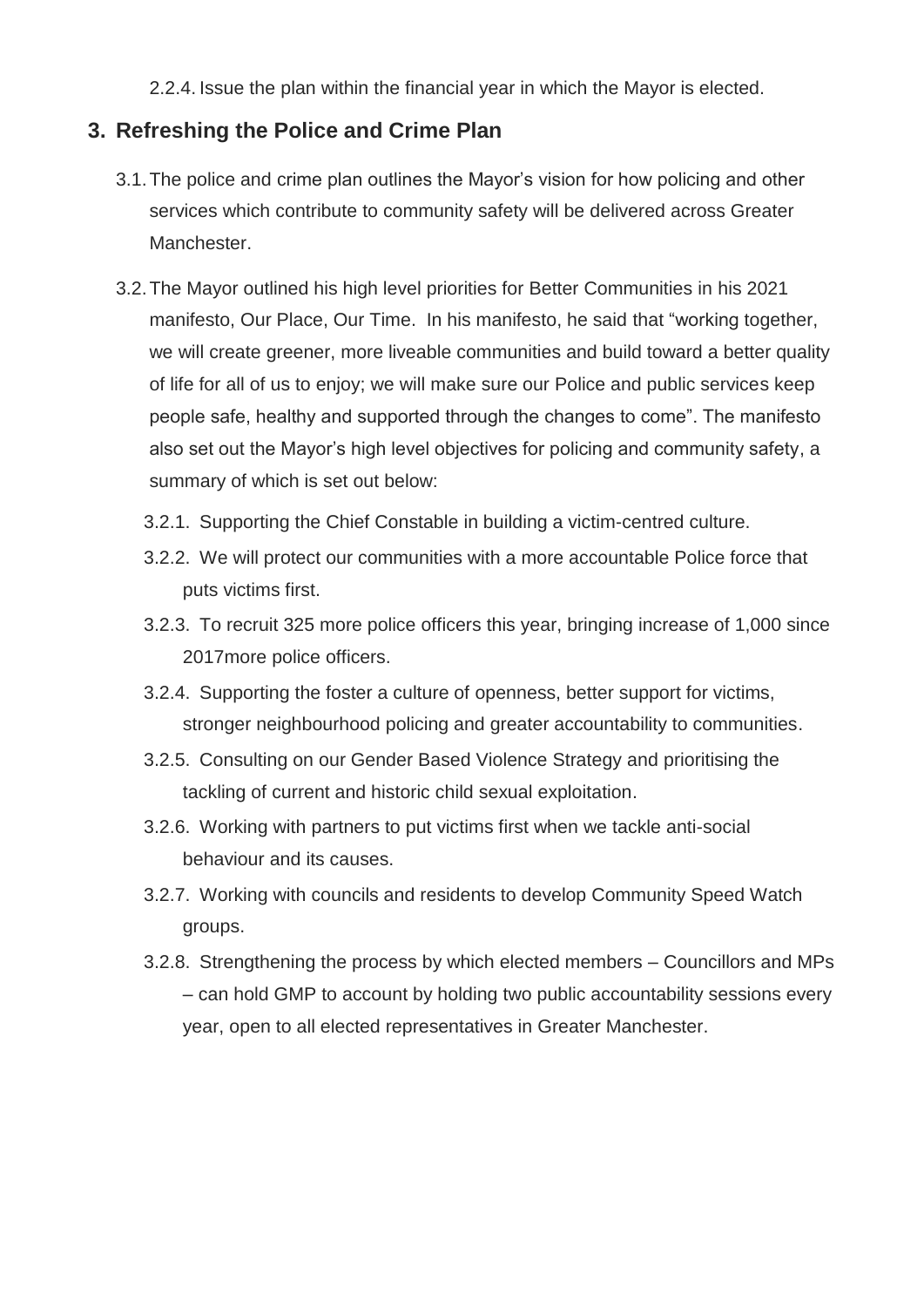3.3. For the priorities in the plan to be achieved it must bring together the efforts of all the agencies that contribute to building safe, strong and cohesive communities. In order to achieve this, the refresh process has prioritised consultation and engagement with all Greater Manchester community safety partnerships and the police; as well as criminal justice and health colleagues, the voluntary sector, and members of our communities.

## 4. **Consultation and engagement with Community Safety Partnerships, Greater Manchester Police, Community and VCSE organisations**

- 4.1.Working closely with GMP, community safety lead councillors, officers and partnership chairs, consultation events were held in each district between June and July 2021.
- 4.2.Community safety partnerships supported the continuation of the three high level priorities and presented some challenges that the refreshed plan should address. In each of the ten districts, there was recognition, that the demand for policing and community safety services is heavily influenced by deprivation and inequality and that a targeted approach to addressing these issues is required. The importance of adopting environmentally responsible approaches to providing police and community safety services was widely recognised. The need to recover from the COVID-19 pandemic and adapt ways of working by drawing on the lessons learnt was also seen as important.
- 4.3.Feedback from the engagement events has previously been circulated to members of the Police, Fire and Crime Panel and community safety partnerships. The recurring themes are as follows:
	- 4.3.1. Provide support to victims of crimes and anti-social behaviour.
	- 4.3.2. Provide accessible and responsive services particularly to the most vulnerable in our communities.
	- 4.3.3. Address serious violence in all its forms.
	- 4.3.4. Develop approaches for early intervention, particularly for children and young people to protect them from abuse and offending.
	- 4.3.5. Address hate crime in all its forms.
	- 4.3.6. Build community confidence and satisfaction with services.
	- 4.3.7. Tackle offending through prosecution of offenders and rehabilitation.
	- 4.3.8. Address online harm including fraud.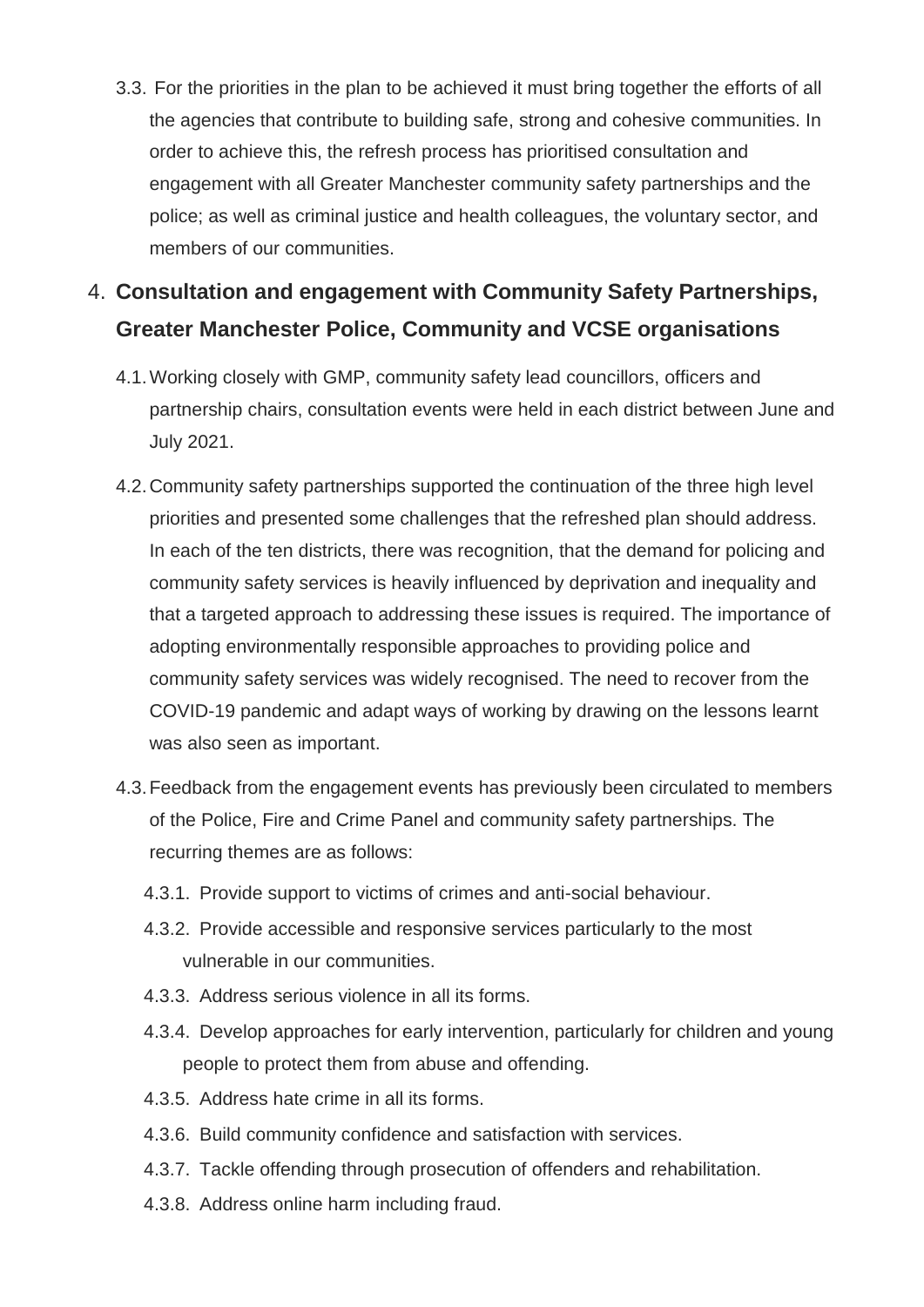- 4.4.Consultation also identified several enabling factors that should be clear in the refreshed plan:
	- 4.4.1. The need to improve access to and the flow through and between different services, in particular mental health services.
	- 4.4.2. The value and importance of partnership working at all levels.
	- 4.4.3. Longer term investment to improve the capacity, capability and condition of services needed to deliver priorities.
	- 4.4.4. Removing the barriers to sharing data in order to improve understanding of problems, to inform the development of improved ways of working, and the use of resources.
	- 4.4.5. Involving VCSE and communities in problem solving and in the delivery of interventions.
	- 4.4.6. The need to build social capital and adopt environmentally sustainable approaches.
- 4.5.Consultation with representatives from GMP highlighted the importance of:
	- 4.5.1. A multi-agency and joint working approach to managing demand, this includes working with local authorities, health, and criminal justice organisations.
	- 4.5.2. The challenges faced by GMP while recognising the improvements that are being made.
	- 4.5.3. Recognising the impacts of the COVID-19 pandemic on police and other organisations and the need for recovery and rebuilding which draws upon the lessons of the past eighteen months.
	- 4.5.4. The requirements placed on public bodies through the Protect Duty.
	- 4.5.5. Recognising the changing demands made of the police including the need to police protests and civil disobedience.
	- 4.5.6. Investigation, prosecution, and conviction of offenders as part of the approach to preventing crime.
	- 4.5.7. School engagement officers and youth work with clear pathways to interventions for children and young people, building upon the proven approaches used for those who experience violence.
	- 4.5.8. Longer term funding for community safety partnerships.

#### **4.6.Community Safety Practitioners survey**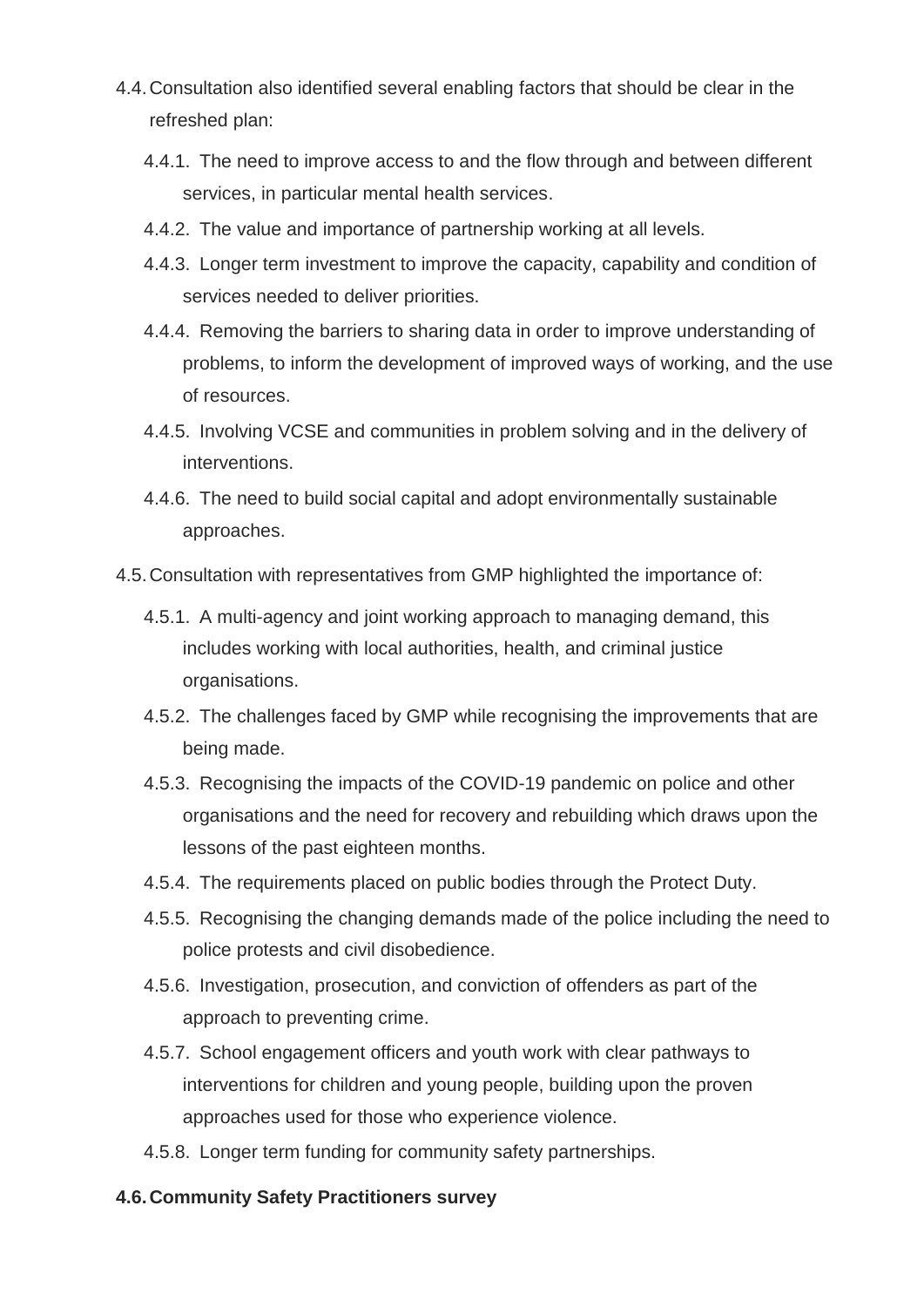- 4.6.1. A survey of frontline community safety practitioners was also undertaken in October and November 2021, hosted on GM Consult. 80 responses were received.
- 4.6.2. Practitioners were asked where they worked in Greater Manchester and what organisation they worked for. Practitioners responded from organisations including the police, local authorities and third sector organisations.
- 4.6.3. When asked what their 3 issues of greatest concern were, practitioners felt that anti-social behaviour, domestic abuse, and drug use and dealing were their biggest issues. Each accounted for around a third of the 80 responses.
- 4.6.4. 25 responses also focused on issues around the police. These mainly mentioned the lack of police presence due to lack of resource, the impact of police not responding to crimes and the attitude that police have towards victims, particularly victims of sexual violence.
- 4.6.5. The most common areas that practitioners felt could be improved were the same as those that they identified as the top three issues.
	- 4.6.5.1. anti-social behaviour
	- 4.6.5.2. domestic abuse
	- 4.6.5.3. drugs

#### **5. National and local considerations**

- 5.1The process of refreshing the police and crime plan has also considered:
	- 5.1.1. What we have learnt from the Covid 19 pandemic, new ways of working and changes to patterns of need and demand.
	- 5.1.2. New statutory duties on local authorities to work with partners to tackle domestic abuse and serious violence.
	- 5.1.3. The strategic policing requirement.
	- 5.1.4. HMICFRS assessments of police.
	- 5.1.5. The Government's Beating Crime Plan and new national Crime and Policing Outcomes which focus on crime reduction, serious violence, neighbourhood crime, 999 and 101 answering times.
	- 5.1.6. Greater Manchester Independent Inequalities Commission findings.

5.1.7. The Greater Manchester Strategy and its emphasis on place based, multiagency working, inequalities and the climate emergency.

5.1.8. Greater Manchester Gender Based Violence Strategy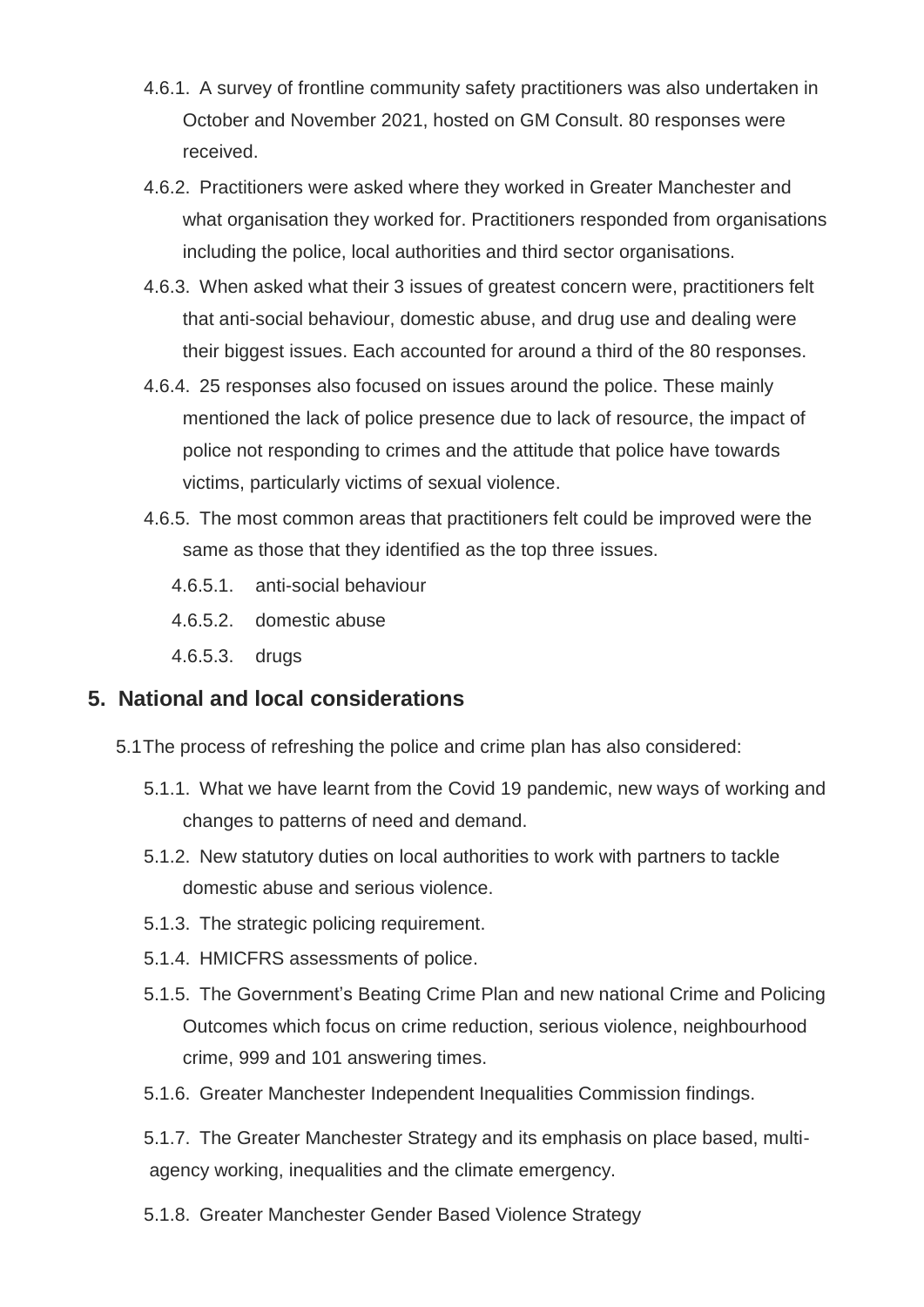5.1.9. Findings of the Policing and Community Safety Survey and Victims' Survey.

5.1.10 The Victims' Commissioner's suggestion that greater prominence be given to victims in police and crime plans.

### **6. Police and Crime Plan - current priorities**

6.1.The current police and crime plan, has three high level priorities:

- 6.1.1. Keeping People Safe
- 6.1.2. Reducing Harm and Offending and
- 6.1.3. Strengthening Communities and Places
- 6.2.The consultation and engagement events asked whether it was felt that these highlevel priorities needed to change and if so, how.
- 6.3.The engagement has told us that the existing priorities should remain as they align with local plans and priorities and are sufficiently broad to allow flexibility of approach. However, the consultation agreed that there should be a greater focus on victims.

### **7. Public and Practitioners Consultation Responses**

#### **7.1.Public consultation**

- 7.1.1. Public consultation on the draft priorities of the plan took place from the 1<sup>st</sup> to the 30<sup>th</sup> November 2021.
- 7.1.2. 283 respondents completed the public consultation via GM consult.
- 7.1.3. Respondents were asked which local authority they lived in across Greater Manchester. There was also the option of completing the consultation on behalf of an organisation, 4% of responses were completed on behalf of a Greater Manchester or a national organisation.
- 7.1.4. The demographic information shows there were a broad range of ages, gender, ethnicity, and religion.

#### **7.2.Priority 1 - Keeping People Safe and Supporting Victims**

- 7.2.1. 96% of respondents to the public consultation felt that priority 1 was important or very important.
- 7.2.2. Respondents were asked to select their top three priorities within the overarching theme of Priority 1. The top three responses are as follows:
	- 7.2.2.1. Accessible and responsive services 19% (154).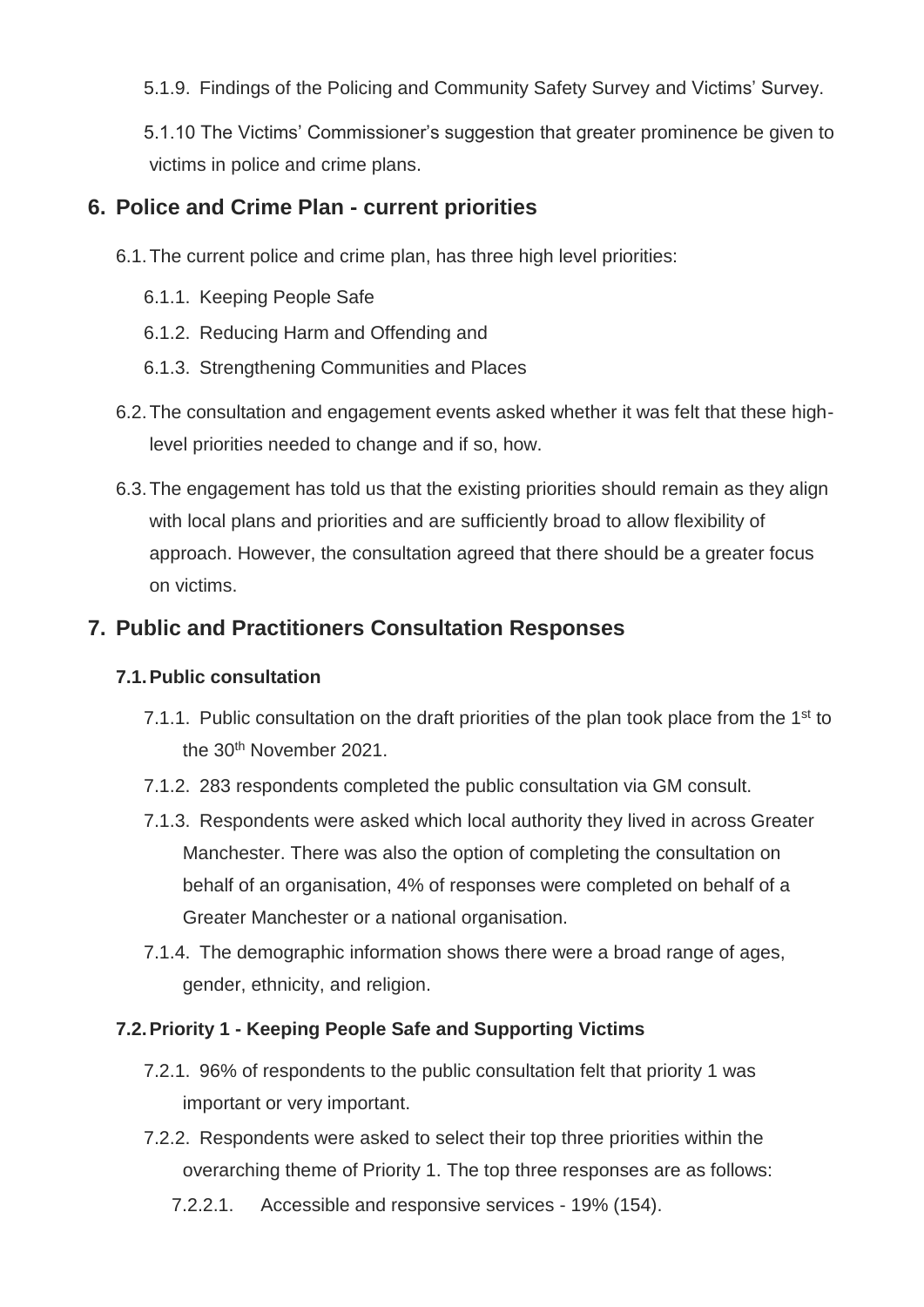- 7.2.2.2. A modern and effective criminal justice system with the needs of victims at its centre - 15% (127).
- 7.2.2.3. Increasing trust and confidence in our criminal justice system 13% (108).
- 7.2.3. Respondents stated that several other issues also needed to be addressed within this priority:
	- 7.2.3.1. Confidence in the police.
	- 7.2.3.2. Visible police presence.
	- 7.2.3.3. Providing responsive and accessible services to vulnerable victims.

#### **7.2.4. Priority 2 - Reducing Harm and Offending**

- 7.2.5. 93% of respondents to the public consultation felt that this priority was important or very important.
- 7.2.6. Respondents were asked to select their top three priorities within the overarching theme of Priority 2. The top three responses are as follows:
	- 7.2.6.1. Investigate and prosecute criminals 22% (182).
	- 7.2.6.2. Early intervention and prevention 17% (140).
	- 7.2.6.3. Disruption and dismantling or organised crime 16% (132).
- 7.2.7. Respondents stated that several other issues also needed to be addressed within this priority.
	- 7.2.7.1. Early intervention and court diversion.
	- 7.2.7.2. Increased funding for victim services.

#### **7.2.8. Priority 3 - Strengthening Communities and Places**

- 7.2.9. 90% of respondents agreed that priority three was important or very important.
- 7.2.10. Respondents were asked to select their top three priorities within the overarching theme of Priority 3. The top three responses are as follows
	- 7.2.10.1. Neighbourhood crime and anti-social behaviour (ASB) 27% (224).
	- 7.2.10.2. Road safety, speeding and dangerous driving 15% (121).
	- 7.2.10.3. Countering terrorism 12% (96).
- 7.2.11. Respondents stated that several other issues also needed to be addressed within this priority.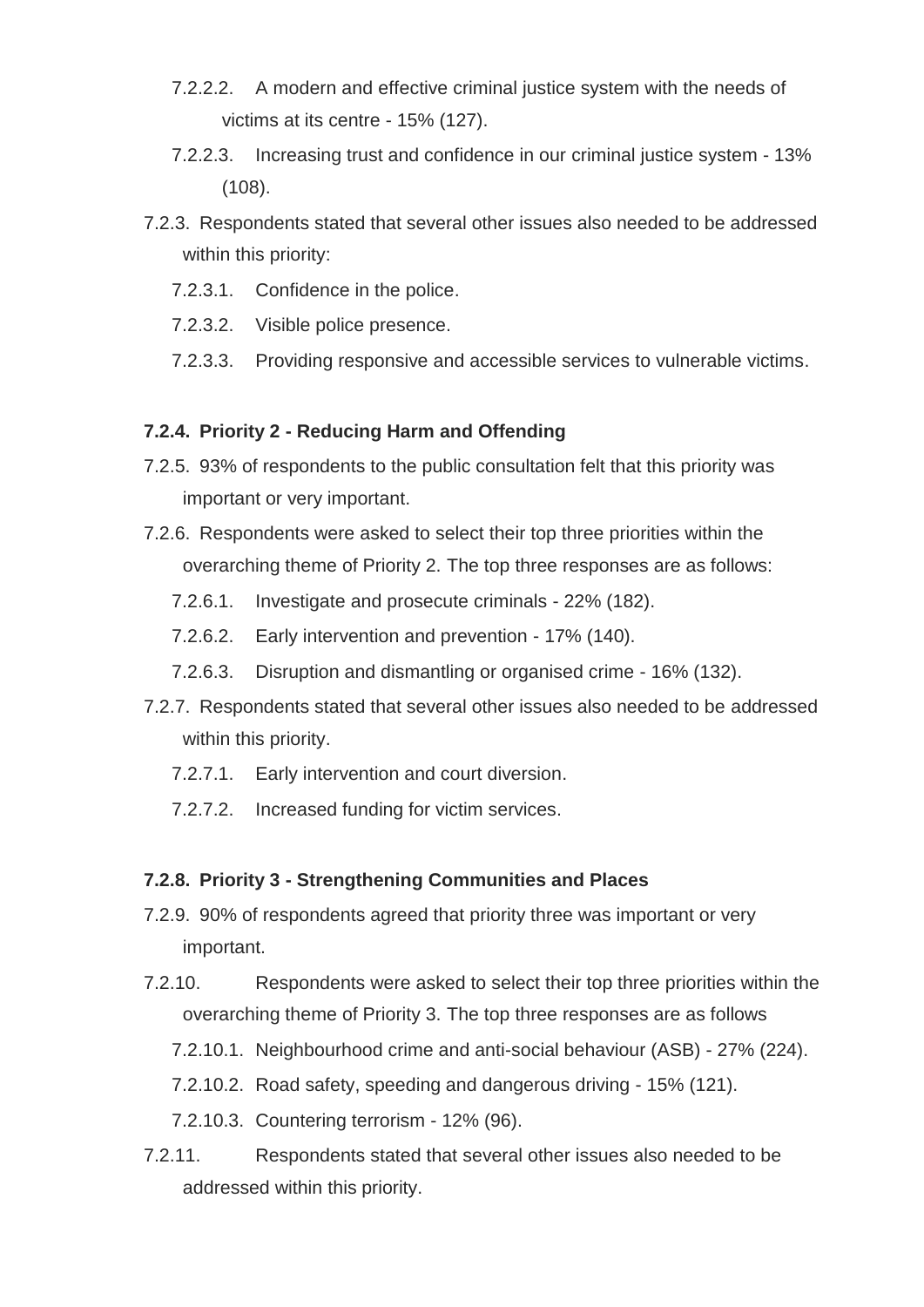7.2.11.1. Anti-social behaviour.

7.2.11.2. Driving offences.

## **8. Structure and content**

- 8.1.The draft plan is attached to this report for information.
- 8.2.The plan reflects all of the above feedback and is centred on the 3 priorities as outlined above with the addition of two new themes for action. Tackling inequalities and injustice in all its forms including gender-based violence and delivering with victims, communities, and partnerships.
- 8.3.Under each of the three priorities, the plan identifies the actions that will be taken.

### **9. Milestones**

- 9.1.The completed and scheduled milestones for the refreshed plan are set out below:
	- 9.1.1. Police and Crime Leads update 16th September 2021 (completed).
	- 9.1.2. Police and Crime Steering Group update 11th October 2021 (completed).
	- 9.1.3. Ongoing consultation and drafting the plan 11th October to end December 2021 (completed).
	- 9.1.4. Special meeting of the Police, Fire and Crime Panel 22nd October 2021 (completed).
	- 9.1.5. Start/ end of the public consultation  $-1^{st}$  to 30<sup>th</sup> November 2021 (completed).
	- 9.1.6. Special meeting of the Police, Crime and Fire Panel 14<sup>th</sup> January 2022 (completed).
	- 9.1.7. Wider Leadership team  $-12<sup>th</sup>$  Jan 2022.
	- 9.1.8. Leaders Strategy Group 18th Jan 2022.
	- 9.1.9. CA meeting for information  $-28<sup>th</sup>$  Jan 2022.
	- 9.1.10. Police, Crime and Fire Panel sign of f 31<sup>st</sup> January 2022.
	- 9.1.11. Issue the plan January 2022.

## **10. Feedback**

- 10.1 The draft plan was presented to Police, Crime and Fire Panel on the 14<sup>th</sup> January. The Panel recognised:
	- 10.1.1 The read across to the GMP Improvement Plan whilst recognising the important contributions of a broad range of partnerships in the successful delivery of the plan.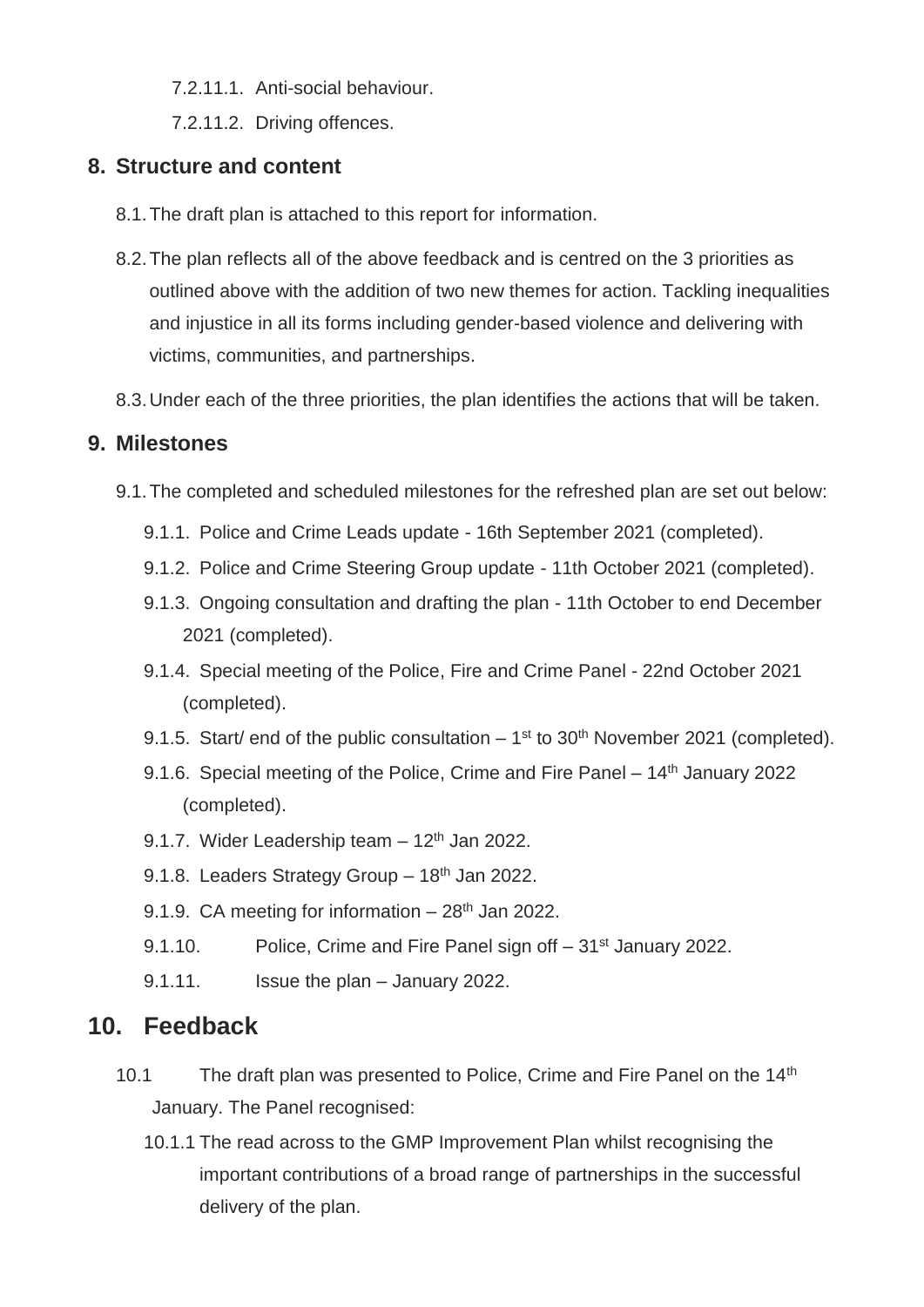- 10.1.2 That the Plan had been developed through extensive consultation and reflected what people wanted to see.
- 10.1.3 The GM plan should act as a blueprint for locality plans recognising that they may put emphasis on different priorities to the GM plan according to local priorities.
- 10.2 Feedback from District Community Safety Partnerships has also been incorporated into the plan. This includes:
	- 10.2.1 More inclusion of gambling as a harm
	- 10.2.2 Correct terminology 'so-called honour based violence'.
	- 10.2.3 Work to develop the designed summary of the plan on a page which can be used to communicate the plan
- 10.3 The Mayor is currently waiting for the report of the panel, as the body with statutory duty, to agree the plan and that the final report will be circulated once that report has been received and considered

#### **11. Recommendations**

11.1. As at the front of the report.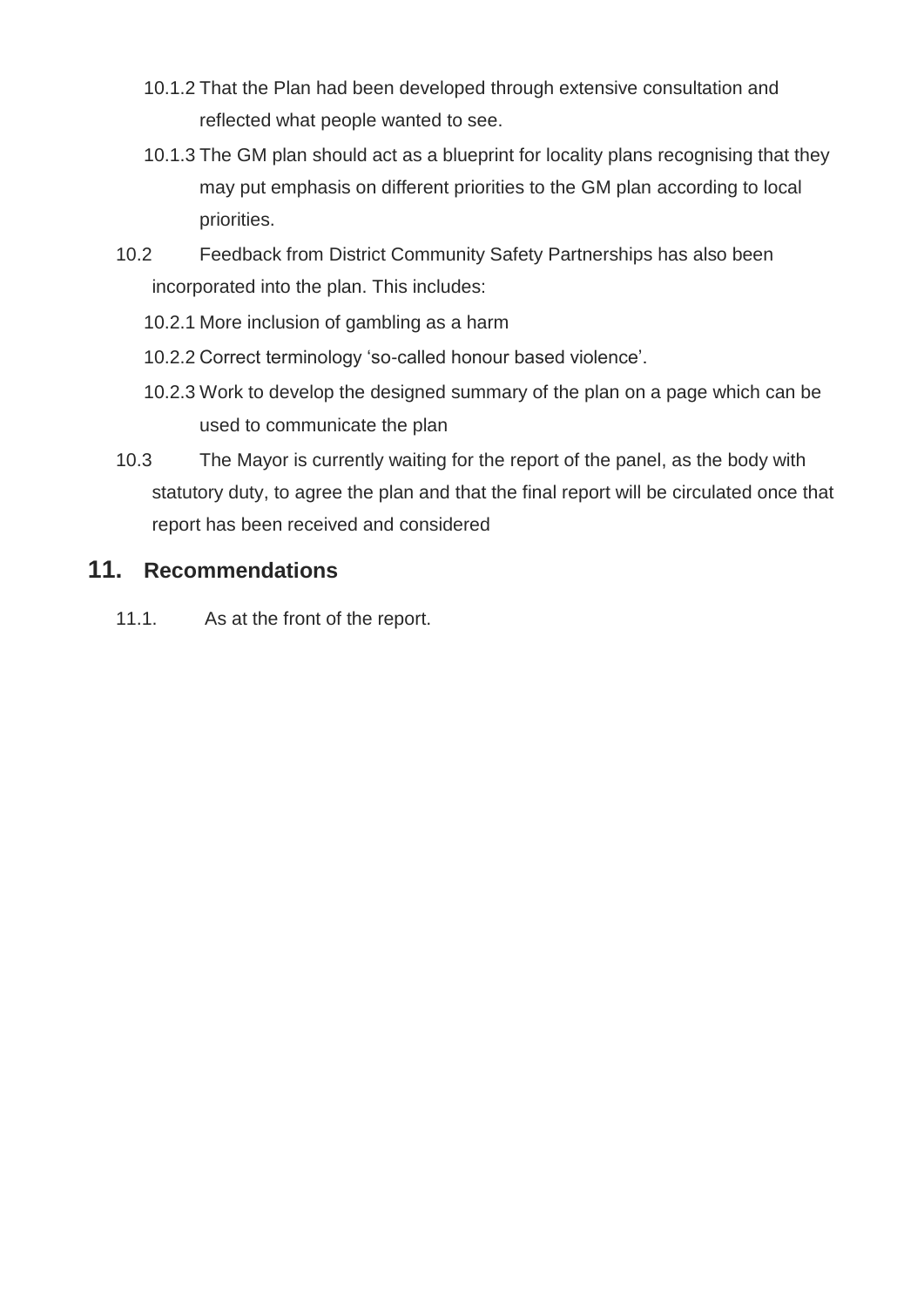# **APPENDIX 1**

# **IMPACT QUESTIONNAIRE – RESULTS SUMMARY**

| <b>Impacts Questionnaire</b>                                   |        |                                                                                                                                                                                                                                                                                                                                                                                                                                                                                                                                                                                                                                                                                                                                                                                            |  |  |  |  |  |  |
|----------------------------------------------------------------|--------|--------------------------------------------------------------------------------------------------------------------------------------------------------------------------------------------------------------------------------------------------------------------------------------------------------------------------------------------------------------------------------------------------------------------------------------------------------------------------------------------------------------------------------------------------------------------------------------------------------------------------------------------------------------------------------------------------------------------------------------------------------------------------------------------|--|--|--|--|--|--|
| Impact Indicator                                               | Result | Justification/Mitigation                                                                                                                                                                                                                                                                                                                                                                                                                                                                                                                                                                                                                                                                                                                                                                   |  |  |  |  |  |  |
| Equality and Inclusion                                         | G      | The police and crime plan recognises that some communities are disproportionaletly victims<br>of some types of crime<br>The police and crime plan recognises that some communities are disproportionaletly victims<br>of some types of crime<br>The police and crime plan recognises that some communities are disproportionaletly victims<br>of some types of crime<br>The police and crime plan recognises that some communities are disproportionaletly victims<br>of some types of crime<br>The police and crime plan recognises that some communities are disproportionaletly victims<br>of some types of crime                                                                                                                                                                       |  |  |  |  |  |  |
| Health                                                         | G      | The police and crime plan recognises that being a victim of crime can adversely impact on<br>physical and mental health. The plan also recognises that Mental health can be a driver of<br>police demand and anti-social behaviour.<br>The police and crime plan recognises that being a victim of crime can adversely impact on<br>physical and mental health. The plan also recognises that Mental health can be a driver of<br>police demand and anti-social behaviour.<br>The police and crime plan includes the provision of healthcareservices for people in police<br>custody as well as taking a lead role in access to drugs and alcohol services across GM                                                                                                                       |  |  |  |  |  |  |
| Resilience and<br>Adaptation                                   | G      | The Standing Together - Police and crime plan sets out its priorities for public safety. The<br>refreshed plan maintains the three priorities but has a greater emphasis on the support for<br>victims of crime<br>The Standing Together - Police and crime plan prioritiy for Keeping epopel safe an supporting<br>victims sets out how victims will be supported and the services in place for them.<br>The plan recognises how crime adversely imacts vulnerably people<br>The Standing Together - Police and crime plan sets out its priorities for public safety. The<br>refreshed plan maintains the three priorities but has a greater emphasis on the support for<br>victims of crime<br>Safety on public transport and road safety and idnetified as key work streams in the plan |  |  |  |  |  |  |
| Housing                                                        |        |                                                                                                                                                                                                                                                                                                                                                                                                                                                                                                                                                                                                                                                                                                                                                                                            |  |  |  |  |  |  |
| Economy                                                        |        |                                                                                                                                                                                                                                                                                                                                                                                                                                                                                                                                                                                                                                                                                                                                                                                            |  |  |  |  |  |  |
| Mobility and<br>Connectivity                                   | G      | safety on public transport is a deterrent to its use. The plan promotes safety on public<br>transport by better connecting the journey to other modes of transport.<br>safety on public transport is a deterrent to its use. The plan promotes safety on public<br>transport by better connecting the journey to other modes of transport.                                                                                                                                                                                                                                                                                                                                                                                                                                                 |  |  |  |  |  |  |
| Carbon, Nature and<br>Environment                              | G      | The environmental impact of th eimplementation of th eplan will be a key consideration in<br>the approach to problem solving and implementation of the plan, eg - vehicle fleet, police                                                                                                                                                                                                                                                                                                                                                                                                                                                                                                                                                                                                    |  |  |  |  |  |  |
| Consumption and<br>Production                                  |        |                                                                                                                                                                                                                                                                                                                                                                                                                                                                                                                                                                                                                                                                                                                                                                                            |  |  |  |  |  |  |
| Contribution to achieving the<br>GM Carbon Neutral 2038 target |        |                                                                                                                                                                                                                                                                                                                                                                                                                                                                                                                                                                                                                                                                                                                                                                                            |  |  |  |  |  |  |
| <b>Further Assessment(s):</b>                                  |        | <b>Equalities Impact Assessment and Carbon Assessment</b>                                                                                                                                                                                                                                                                                                                                                                                                                                                                                                                                                                                                                                                                                                                                  |  |  |  |  |  |  |
| Positive impacts overall,<br>whether long or short<br>term.    |        | Mix of positive and<br>Mostly negative, with at<br>negative impacts. Trade-<br>least one positive aspect.<br><b>Negative impacts overall.</b><br>offs to consider.<br>Trade-offs to consider.                                                                                                                                                                                                                                                                                                                                                                                                                                                                                                                                                                                              |  |  |  |  |  |  |